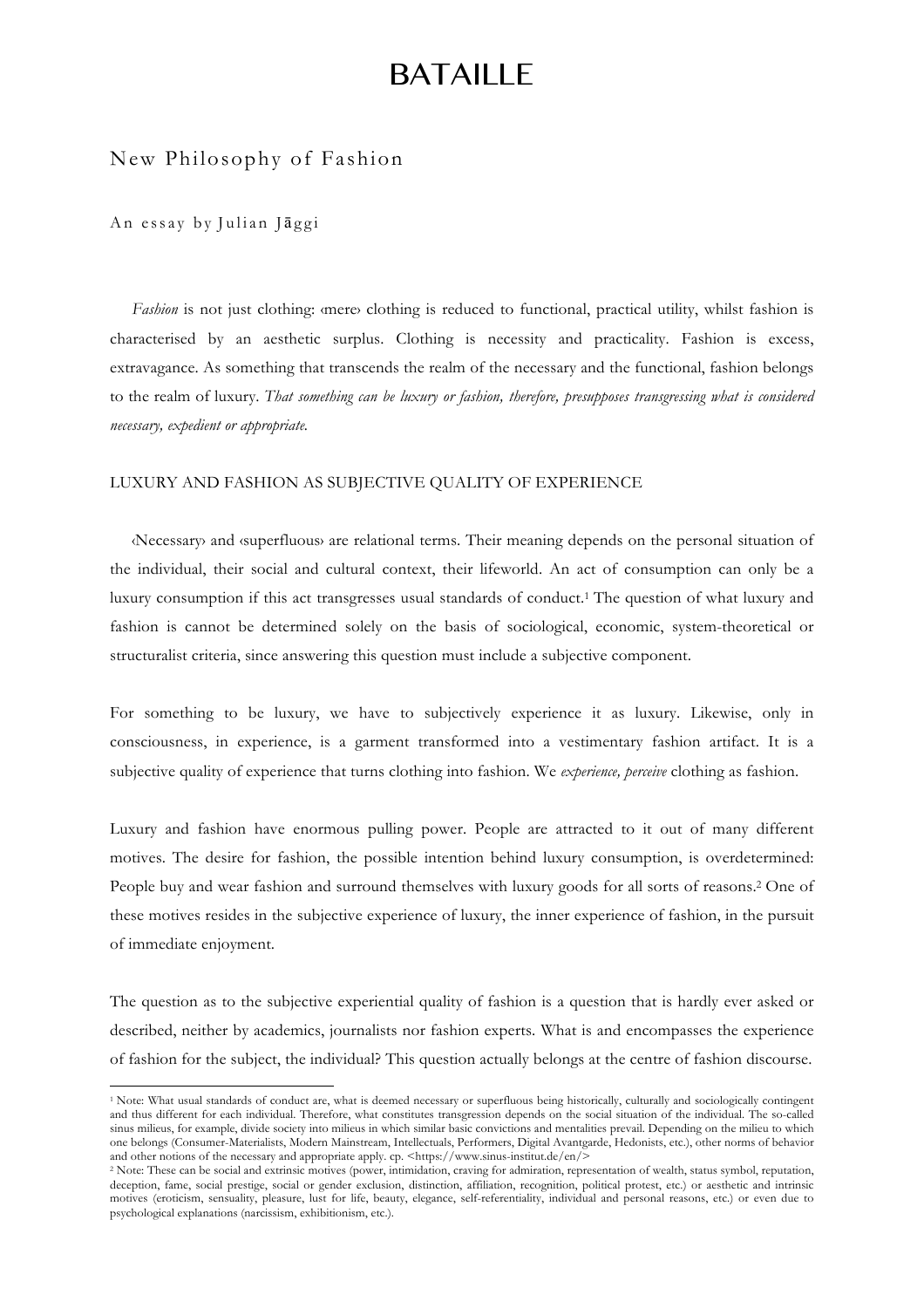Whether someone experiences something as fashion and luxury cannot be determined objectively from the outside, because it is a phenomenological fact that can only be understood from the perspective of the first person, the subject's internal perspective. To pursue the question of the subjective experiential quality of fashion thus means to write about something that can ultimately be nothing else than *lived experience.*

#### LUXURY AND FASHION WITH BATAILLE

The question of the subjective experiential quality of fashion is a philosophical question which I approach with the French philosopher Georges Bataille - the philosopher of luxury. Bataille was a scandalous and avant-garde thinker;<sup>3</sup> he belongs to the most important and influential philosophers of modernity.<sup>4</sup> Following Bataille, luxury frees the individual from orientating their existence towards necessity and selfpreservation, a servile existence subjected to utility and expediency. Subjectivity is the sovereign part of a human being. This part is an expression of luxury, of profligacy. 5

The value of luxury fashion and other sumptuous things (such as jewels) only stems from the squandering of the fortune that is sacrificed for it. In his work, Bataille deplores the atrophy of luxury: the disappearance of ostentatious, generous, decadent, excessive, feudal luxury. <sup>6</sup> Bataille was strongly influenced by Sade, Nietzsche, Freud, Psychoanalysis, Baudelaire, Proust, Dandyism. I therefore regard Bataille not only as a philosopher of luxury, but also as a philosopher of decadence.

Bataille came to understand that today's modern society disappoints and oppresses us because it holds us captive in ends-related, instrumental contexts, so that an essential factor of life is forfeited: the loss of intimacy, life intensity, sovereignty. The desacralization and disenchantment of the world in modern times has led to this loss. The absolute value of life belongs to sovereignty and not to utility or instrumental reason.

#### FASHION IN A NUTSHELL

 

Luxury and fashion are to be understood as subjective quality of experience, because they are phenomena that carry the purpose, the end in themselves. They have the end in themselves if they are consumed for their own sake, if their aesthetic value is the motivation for consumption. The aesthetic value, as Bataille

<sup>&</sup>lt;sup>3</sup> Note: Marguerite Duras commented on Bataille: «Critics shy away from the name Bataille alone. Not having a casuistry at hand to address his darkness as they deem necessary, they wait to be in an acute state of grace to try to do so. The years pass: they continue to live in the illusion that one day they will be able to speak about Bataille. This illusion allows them to last parallel to the capital importance of his work. This abstention becomes their pride. With the greatest concern for their reputation, they will die without daring to grab this bull by the horns.» *A propos des Georges Bataille,* in: La Ciguë 1, January 1958, pp. 32-33.

<sup>4</sup> Note: Batailles has influenced many great thinkers of the 20th century. Michel Foucault, Jean Baudrillard, Jacques Derrida, Pierre Bourdieu, Gilles Deleuze, Félix Guattari, Jacques Lacan, Julia Kristeva, Jean-Luc Nancy should at least be mentioned here (among others).

<sup>&</sup>lt;sup>5</sup> Note: When Bataille speaks of profligacy, he does not mean careless, wasteful, selfish use of resources, but refers to activities in which we consume life energy or resources in a way that is an end in itself and not a means to another end. By wastefulness Bataille describes things that, like eroticism, art, games or poetry, have an autotelic value for human life.

<sup>6</sup> cp. Georges Bataille: *The Notion of Expenditure,* in: Fred Botting / Scott Wilson (ed.): *The Bataille Reader,* Oxford UK (Blackwell) 1997, pp. 167- 182.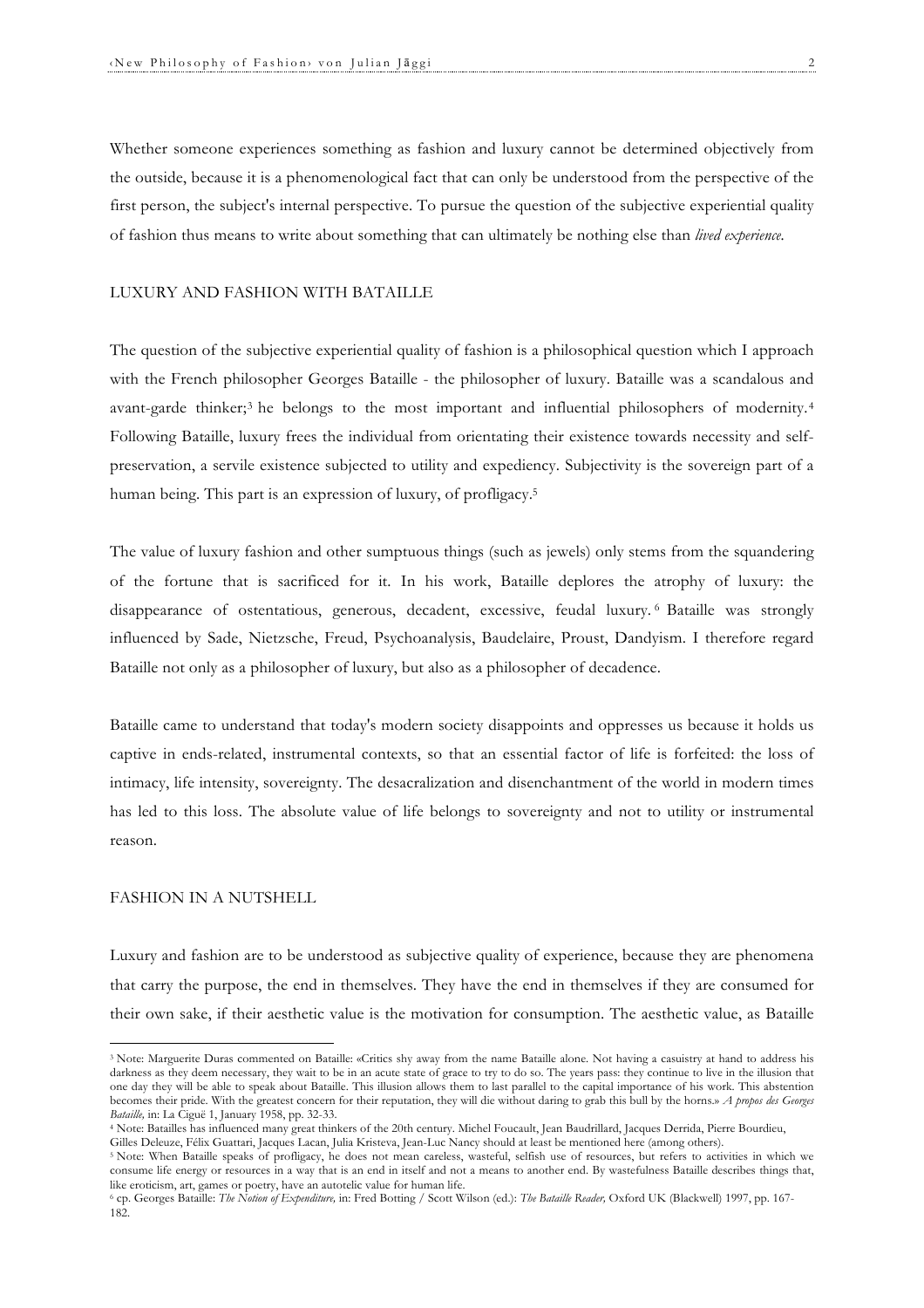states, is the ultimate value because it transcends use value; it is an immediate value because it is «independent of any effect beyond the instant itself». 7

Luxury and fashion are defined by the unnecessary expenditure that is spent on them. The purpose of this expenditure is the aesthetic experience itself. The motivation to shop and wear fashion lies in fashion itself, in what fashion opens up: self-experience, the aestheticizing of reality, enjoying the instant.

Fashion, as I set out in this text, has a social-emancipatory power, as it defies purpose-oriented reason. Fashion emanates a contagious excitation, a vibrant exuberance of electrifying energy. <sup>8</sup> If we are susceptible to it, fashion can open up an aesthetic and transcendent self-experience. Fashion is part of the life-form, which conceives one's own life as a work of art.

To be fashionably clad, to be a fashionable person does not mean buying and wearing just brand names and expensive designer pieces, but is rather a matter of the relation and attitude to clothing. This relation and attitude can best be grasped with the concept of style. To be fashionable is not possible without the creative effort that must be put into it. The decisive point hereby lies in *sprezzatura:* this effort must not be visible in any way. Fashion must always appear to be effortless. A fashionably dressed person is being perceived as such from the observer's perspective, because fashion evokes atmosphere: radiance, mood, aura.

Since fashion only becomes real when it is worn (which is why fashion exhibited in a museum is rather bland), that's to say it always needs a form of embodiment, must be brought to life, vivified, it has no duration, but exists merely in the here and now. It is the single moment of bodily presence in which fashion manifests itself. Only in such precious moments does fashion blossom and unfold its appeal.

#### SOVEREIGN LIVING IN THE MOMENT vs. POSTPONING LIFE TO LATER

The essence of fashion is novelty.9 Fashion is about the new, the contemporary, the current moment in life. Fashion reflects the present; it is a symbol of life in the instant, the pleasure of the present moment, the aesthetics of existence. The meaning of fashion lies in the fleeting, the present, the momentary, the short-lived. Fashion is directed against any idea of duration.

Hence fashion is bound up with a profound philosophical understanding. *Human life constantly confronts one with the question of either living the individual moment, the instant, or, worried about the future, deferring life to a later moment*. In hardly any other philosophy has this perpetual human dilemma been treated as urgently as in that of Bataille.

<sup>7</sup> cp. Georges Bataille: *The Tears of Eros,* San Francisco (City Lights Publishers) 2001, p. 70.

<sup>&</sup>lt;sup>8</sup> Note: Like the fascination that emanates from an outstandingly dressed person or the thunderously charged energy flows at fashion shows.

<sup>9</sup> Note: Even if the novelty consists in the return of the old, which becomes resignified.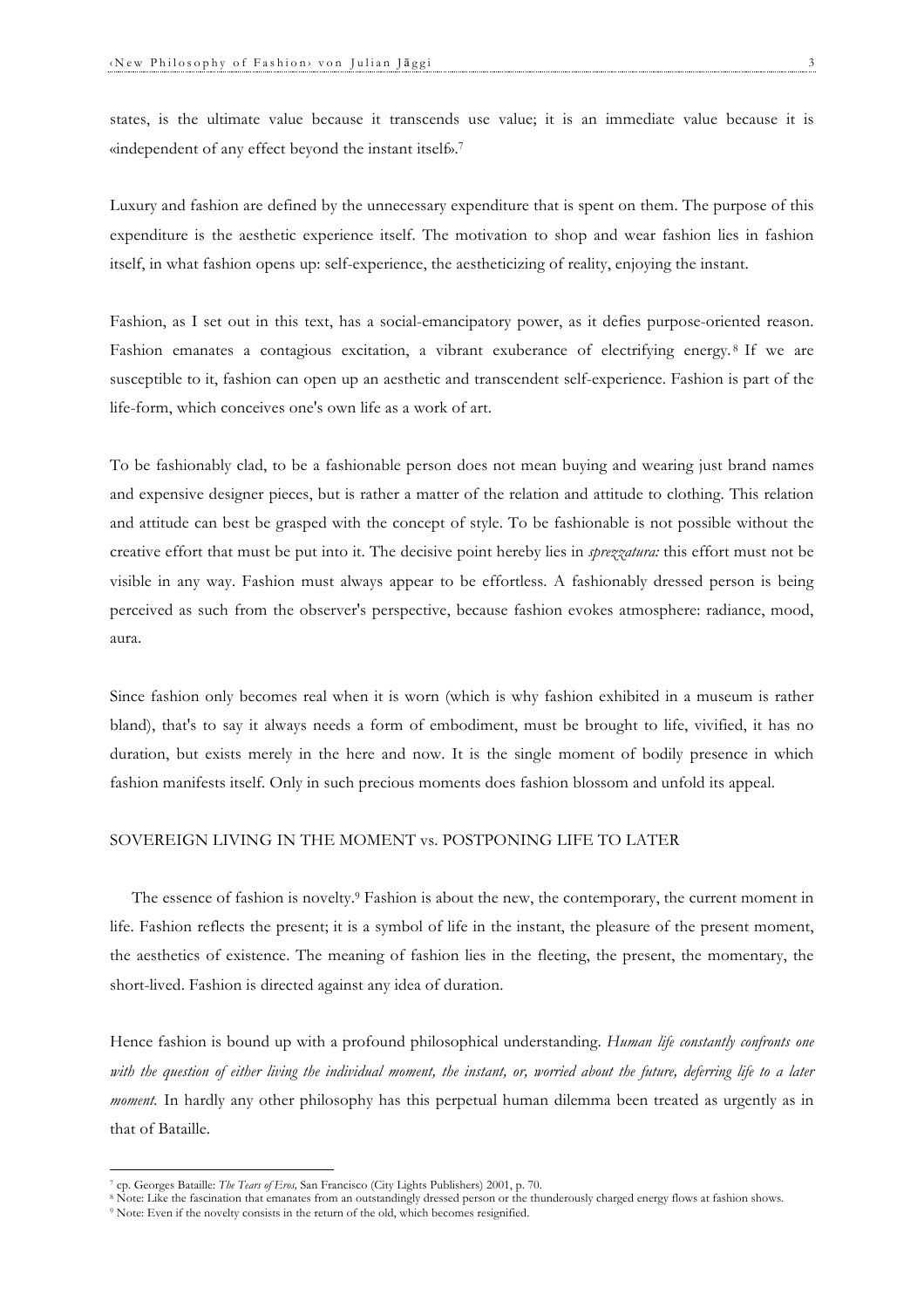Bataille has placed the dilemma of living the individual moment aimlessly and purposelessly or subordinating it to distant interests at the centre of his philosophy of life. Human life is inevitably marked by this ambivalence: On the one hand the urge (and compulsion) to work, productivity, accumulation, on the other hand the desire for luxury, expenditure, enjoyment of the instant. For thousands of years, from prehistory to the present day, work has been the foundation of human existence. The invention of work made human beings human in the first place because it made civilization and modern prosperity possible.

Through work, the human being first created themself, but got lost in the process, since they ceased to know how *to live in the moment and enjoy the instant.* The invention of work has created the existential problem of the dilemma described in the first place. Even if we seek to resolve the dilemma through an alternation, through a balance over time, it is ultimately impossible in life to always satisfy both demands, for productivity over time and for luxury in the moment, in a fulfilling way.

The splendour and the bright, quasi dazzling light of the present moment extinguishes when we are focused on work, when we subordinate ourselves and our life to the determination of future aims and purposes. Work, subject to a logic of utility and calculation, is connected with reasonable concern for the future. Living in the moment, on the other hand, has no other use or purpose than the pursuit of the moment itself, of the incitations of desire, of burning passion. To work, to pursue useful projects - even if we do it voluntarily and gladly - still means to serve and to miss out. Work, after all, is always connected with obligations, constraints and subordination. Human activities and life itself then no longer have any value in themselves, but are measured solely on account of their usefulness, their profit.

Modern society is under the dominion of the ideology that measures people only in terms of their usefulness, productivity and reasonableness. As a result of this reduction, the individual threatens to lose access to themself, to their subjectivity, and no longer feels complete, no longer feels whole. *One is sovereign only when one is able to give the momentary instant priority again over forward-looking calculation and a concern for the future, by momentarily freeing oneself from constraints and obligations.* Bataille writes that the beauty of the sovereign person is that they are indifferent to duration.<sup>10</sup> The sovereign moments in life are the moments in which nothing counts but the moment, the staggering moment›.This is Bataille's philosophical and anthropological quintessence.

The sovereign life in the moment is the subjective life, which is primarily about what one pleases, and not what is useful or profitable.<sup>11</sup> According to Bataille's definition, only the one who in the moment decides

<sup>10</sup> cp. Georges Bataille: *Literature and Evil,* London (Penguin) 2012, chapter on Genet

<sup>11</sup> Note: But what one pleases may prove to be useful in retrospect. In this case, usefulness is not intended, however, but merely a side effect, a coincidental consequence.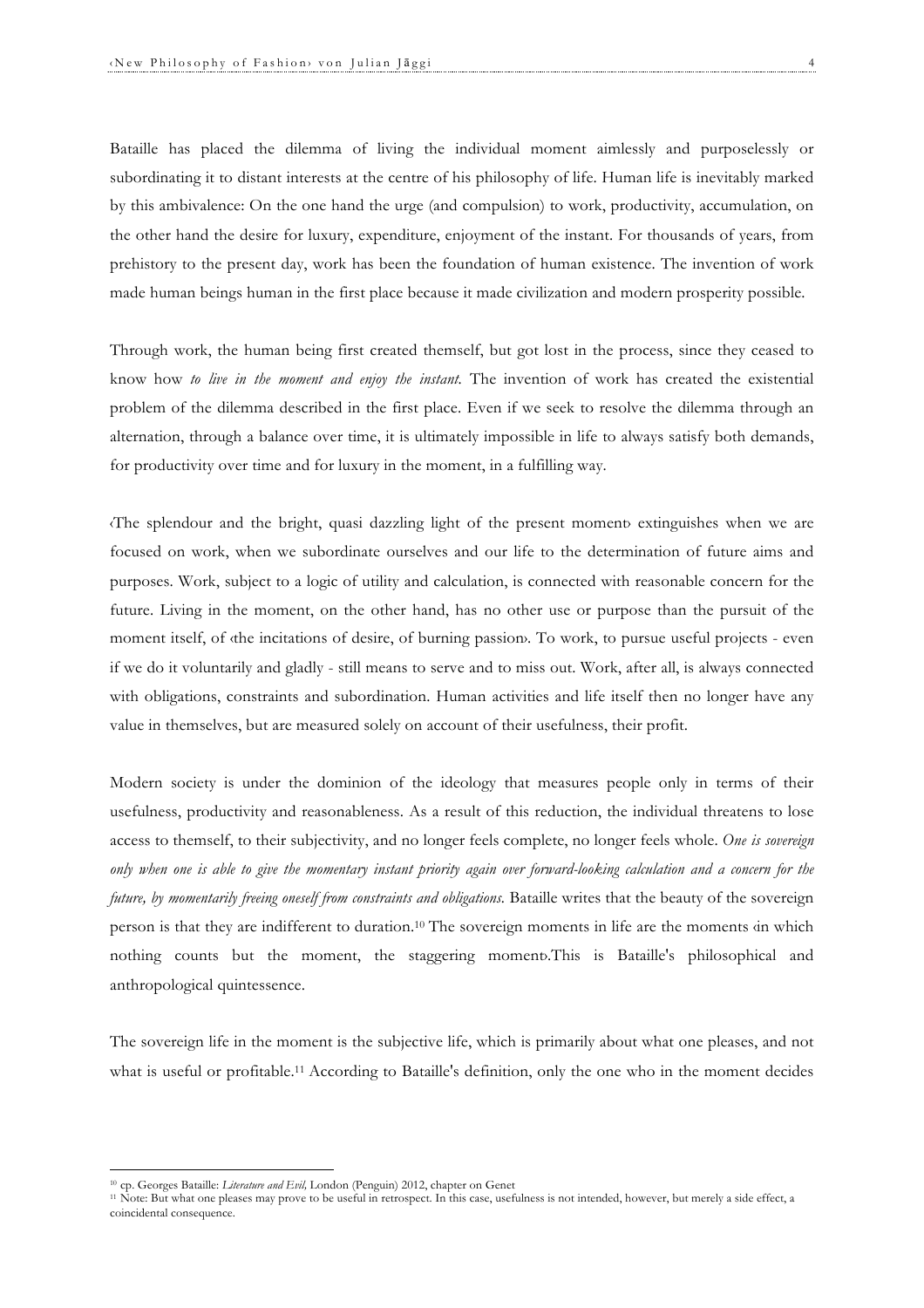precisely according to how he or she pleases is sovereign. «What is sovereign in fact is to enjoy the present time without having anything else in view but this present time.»<sup>12</sup>

## THE TRANSGRESSIVE SOCIAL-EMANCIPATORY POWER OF FASHION AND LUXURY

Luxury is a consumption or expenditure whose interest lies in the moment itself. In his philosophy, Bataille thinks and understands human existence and history in terms of luxury and abundance.13 He postulates that the primordial event in the history of life on earth is the emergence of luxury and highlights in human history a defining human tendency to profligacy.

*This tendency to profligacy, an anthropological constant that manifests itself in luxury, is inseparably linked to life in the moment and is shown in sovereign human experiences such as poetry, excess, eroticism, art, etc., or fashion!* According to Bataille, such practices are sovereign when the individual experiences them as a transgression of what is usually expected of them from society, namely to be useful, productive, reasonable: in short, the transgression of social norms.

According to Foucault, we live in a ‹normalising society›. The transition from the ancien régime to modernity has been accompanied by a shift in the operating principle of power, whereby power no longer emanates primarily from laws and prohibitions or institutions and power is no longer concentrated in individual subjects. The basic principle of the new form of power is the norm. Modern power regulates and normalizes. Today we are dominated by norms. The modern instrument of power is normalization. «This is because we live in a society in which crime is no longer merely and above all a violation of the law, but first and foremost a deviation from the norm.»14

In a world managed completely by utility-maximizing rationality and practicality, there would be no luxury, no fashion, since everything considered unnecessary and superfluous would have been rationalized away. Life in the moment would be impossible. There would be no sovereignty anymore. Reducing people to the *inecessary* would be totalitarian. In this sense, the sovereignty of the individual stands or falls with luxury. *Bataille defines sovereignty as the liberation of human existence from the yoke of necessity.15*

Fashion enables us to create a certain amount of freedom in relation to the moral norms and standards of behaviour of the established order. Fashion transcends the bourgeois decorum of *good* taste: it stands out, steps out of the frame. As a superfluous expenditure, fashion is inappropriate, excessive and free of constraints. Therein lies its liberating effect. Freedom is the state in which one disengages from the

<sup>12</sup> cp. Georges Bataille: *Knowledge of Sovereignty,* in: Fred Botting / Scott Wilson (ed.): *The Bataille Reader,* Oxford UK (Blackwell) 1997, pp. 301-312. here: p. 302.

<sup>13</sup> Note: And not conventionally in terms of need and scarcity.

<sup>&</sup>lt;sup>14</sup> cp. Michel Foucault: *The Meshes of Power*, lecture given at the University of Bahia, Brazil on 1st November 1976, in: Jeremy W. Crampton / Stuart Elden (ed.): *Space, Knowledge and Power. Foucault and Geography,* Hampshire/Burlington (Ashgate) 2007, pp. 153-162 [the quote is from the discussion, which is not translated here, but is printed in the French edition: *Les mailles du pouvoir,* in: Daniel Defert / François Ewald (ed.): *Dits et écrits,* Vol. IV, 1994, text no. 297.]

<sup>15</sup> cp. Georges Bataille: *Eroticism,* San Francisco (City Lights Books) 1986, chapter *De Sade's sovereign man*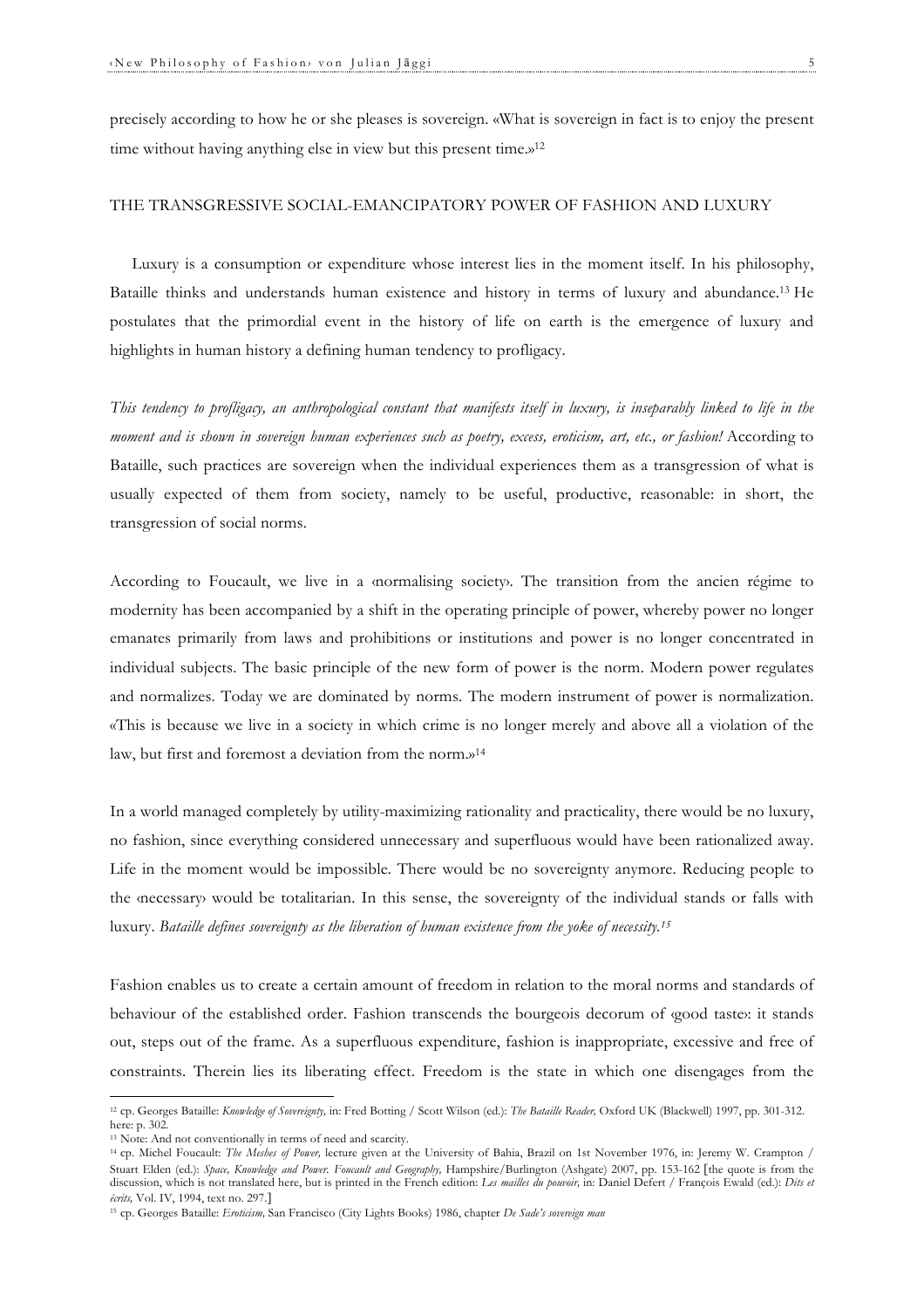established order and traditional morality. Traditional morality is directed against wasteful carefreeness, condemning the enjoyment of the present moment. Traditional morality sees the root of evil in favoring the pleasure of the immediate moment!<sup>16</sup>

Fashion, as a form of nonconformist luxury, transgresses prevailing conceptions and notions of the normal, the necessary and the appropriate<sup>17</sup> and can thus open up an aesthetic self-experience that sets off a transformation, an inner liberation. Bataille describes such moments of transgression as sovereign, because they can intensify our quality of experience, our existence and give us back a feeling of wholeness. The idea behind this is that fashion is not only an autonomous cultural creation, but also impinges on the instrumental and moral order of the world.

The more society is being functionalized by norms of utilitarian ideology, the stronger the desire to transgress these norms so as to preserve the subjective life, the aesthetic experience, living in the moment. Such transgressions have a liberating and transforming effect, because they intensify and renew our mode of existence and our sensibility. Bataille describes how in these transgressive moments the individual experiences an inner vitalization, like a flame, and is delivered from depression and anxiety.

Living in the moment means inflaming this inner force. «Life only finds its grandeur and its reality in ecstasy». <sup>18</sup> The pinnacle of life is the beauty of the immediate moment. Not a missed moment will ever come back. Walter Pater made it a life principle: «To burn always with this hard, gemlike flame, to maintain this ecstasy, is success in life».19

## THE TRANSFORMATION OF ONESELF INTO A WORK OF ART

«One should either be a work of art, or wear a work of art.» (Oscar Wilde) <sup>20</sup> Fashion stands for a lifestyle that is about luxurious self-fashioning, about the refining cultivation of the self: treating oneself as a work of art, to be the curator of one's own life. In  $\langle$ The Birth of Tragedy Nietzsche writes that our highest dignity lies in our significance as works of art – for only as an aesthetic phenomenon is existence and the world eternally justified.21 By beginning to turn ourselves and our own life into a work of art, carving out its beauty, a transformation takes place both in our relationship to ourselves and in our relationship to the world.

Foucault sees in this transformation the potential to counteract the power of normalization. Fashion is part of the art of living, which can be described as «care of the self». Fashion as care of the self is about,

<sup>16</sup> cp. Georges Bataille: *Literature and Evil,* chapter on Proust

<sup>&</sup>lt;sup>17</sup> Note: With these terms I paraphrase what Bataille calls domogeneity. Bataille uses this term as a terminus technicus and it would be too cumbersome to introduce it here.

<sup>18</sup> cp. Georges Bataille: *The Sacred Conspiracy,* in: Allan Stoekl (ed.): *Visions of Excess. Selected Writings*, 1927-1939, Minneapolis (University of Minnesota Press) 1985, pp. 178-181, here: p. 179.

<sup>19</sup> cp. Walter Pater: *Selected Writings of Walter Pater,* New York (Columbia University Press) 1974, p. 60.

<sup>20</sup> cp. Oscar Wilde: *Phrases and Philosophies for the Use of the Young,* in: Isobel Murray (ed.): *Oscar Wilde. The Major Works,* Oxford 2000, p. 573.

<sup>21</sup> cp. Friedrich Nietzsche: *The Birth of Tragedy,* in: Oscar Levy (ed.): The Complete Works of Friedrich Nietzsche, vol.1, Edinburgh/London (1910), §5. Online available under: < https://www.gutenberg.org/files/51356/51356-h/51356-h.htm>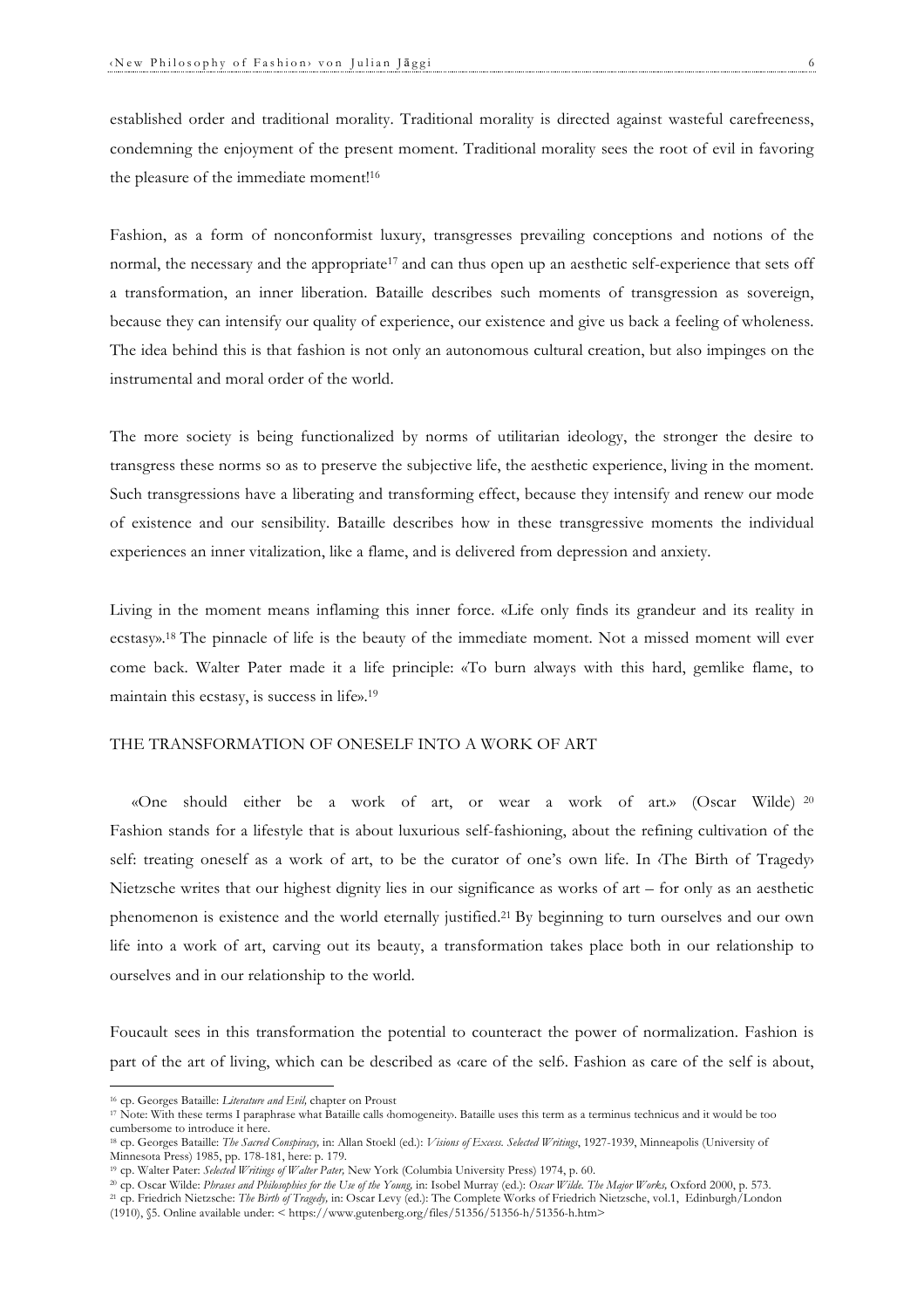along the lines of Foucault, the experience of what we are, what our present is, the experience of our modernity, in the sense that it might permit us to emerge from it transformed.22

To seek after fashion for its own sake means to dress according to one's own sensibility and individuality and to model one's own personality. This requires the endowment of that indefinable faculty that Honoré de Balzac called ‹spirit of the senses›. This talent, as Balzac put it, always leads us to choose the really beautiful and good things that in their entirety coincide with our physiognomy and our destiny.23

## STYLE

Fashion, as the way of conceiving oneself as a work of art, is unfolding of style. Style is an epistemological term because it relates to the mode of experience, to sensibility. Style structures and organizes our view of the world, our perception. I refer here to two basic texts about style by Walter Pater and Susan Sontag: Style as access to the world, as sensibility.24

Transposed to fashion, this means that subjective states, inwardness, sensibility show themselves in how we dress ourselves. Sontag equates style with art. The person as a work of art can be regarded as an autonomous individual creation as well as a living form of consciousness. Such an artwork enthralls, prompts excitation, captivates, for fashion overcomes reality through imagination. According to Pater, the function of style lies in correcting, enlarging, refining, differentiating reality through tact and taste.

Fashion enables escapism, flight from reality, refuge from ordinariness, vulgarity, tedium, normality. In the words of Baudelaire: «Fashion should thus be considered as a symptom of the taste for the ideal which floats on the surface of all the crude, terrestrial and loathsome bric-à-brac that the natural life accumulates in the human brain.»25

Fashion is artificiality. Fashion can never be a natural phenomenon, because style has a denaturing function. According to Wolfgang Iser, what presents itself in style is an artificial world that is an expression of the perspective view of the individual. *In style, the natural world of what can be experienced loses its autonomy in favour of a subjective order. 26*

<sup>&</sup>lt;sup>22</sup> cp. Michel Foucault, *Remarks On Marx: Conversations with Duccio Trombadori*, New York (Semiotext(e)) 1991 [originally published in Italian in 1981, the interviews were conducted in 1978], p. 33sq.

see also by Foucault: The ethics of the concern for self as a practice of freedom, in: P. Rabinow (ed.).: *Ethics, Subjectivity and truth. Essential works of Foucault, vol. ,1* New York (New Press.) 1997, pp. 281-301.

*The care of the self. The history of sexuality 3,* New York (Pantheon Books) 1986.

*Technologies of the self,* in: L.H. Martin / H. Gutman et al. (eds.): *Technologies of the self. A seminar with Michel Foucault,* Amherst (The University of Massachusetts Press) 1988, pp. 16-49.

<sup>23</sup> cp. Honoré de Balzac: *Traité de la vie élégante,* in: *La Mode,* october 2-9-16-23, november 6 (5 installments), 1830, chapter 2 *du sentiment de la vie élégante* [English translation: *Treatise on Elegant Living,* Cambridge MA (Wakefield) 2010].

<sup>24</sup> cp. Susan Sontag: *On Style* [1965], in: id.: *Against Interpretation and Other Essays,* New York (Picador) 2001, pp. 15-38.

Walter Pater: *Style* [1888], in: *Selected Writings of Walter Pater,* New York (Columbia University Press) 1974, pp. 103 – 124.

<sup>25</sup> cp. Charles Baudelaire, *The Painter of Modern Life,* in *The Painter of Modern Life and Other Essays*, New York (Phaidon) 1964, p. 32sq.

<sup>26</sup> cp. Wolfgang Iser: *Walter Pater, the aesthetic moment,* Cambridge /New York (Cambridge University Press) 1987, chapter *Style* (PartII), pp. 46-60.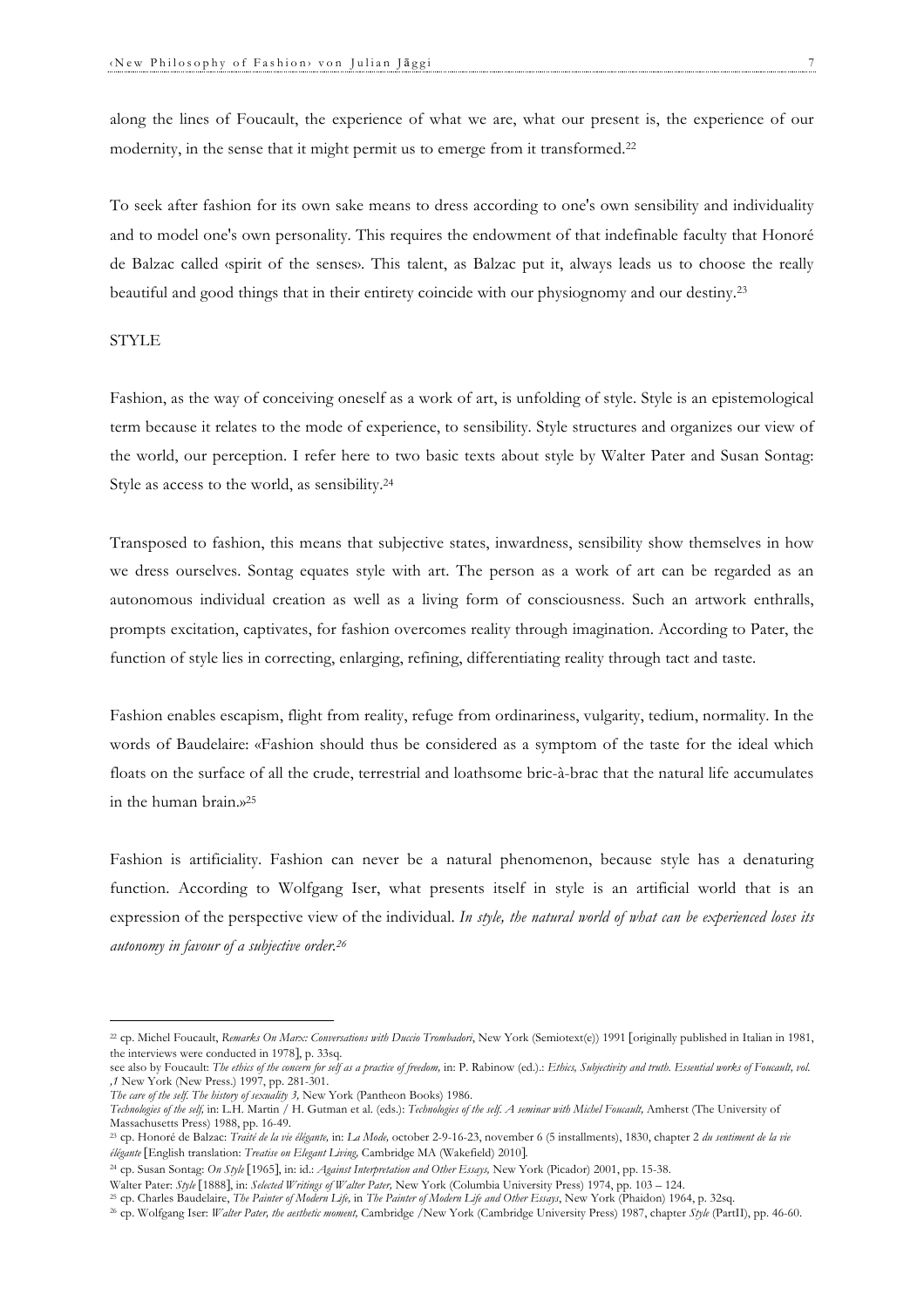#### DECADENCE

Fashion must be decadent! As fashion studies have shown, the origin of modern fashion goes back to the time during the Second Empire of Napoleon III (1852-1870). During this time, fashion was transformed from a craft into an art. Fashion as we know it today was created in the demimonde of the second half of the 19th century with Paris as the focus. This demimonde can be described as a counterculture outside the social order with its gender and class separation.

The most important impulses for the emergence of *haute couture* and its later transformation into *prêt-àporter de luxe* came from the figures of this demimonde: the dandy and the *grande cocotte*, the femme fatale.<sup>27</sup> The invention of new fashion styles is to be attributed to these figures. The demimonde from which modern fashion emerged is a subcultural style which is based on decadent consciousness or to be regarded as a symptom of decadent consciousness. <sup>28</sup>

Specifically, the term ‹decadence› denotes the artistic, literary and philosophical movement in Europe at the end of the 19th century. <sup>29</sup> Camille Paglia dates the beginning of decadence to 1830.30 It was ended by the First World War (1914). The decadent movement is characterized by its transgression of normative social standards (gender- and moral norms) and the decomposition of classical aesthetic ideals.

Decadence called conventional values into question through the love of experimentation and transgressive motives, e.g. the woman as femme fatale, the man as refined aesthete, the interest in sexual nonconformism such as homosexuality, androgyny, sadomasochism, narcissism and sexual obsession, a propensity to the morbid, pathological, exotic and oriental, the apotheosis of artificiality (make-up, adornment, ornament). From today's perspective, this brought about an artistic innovation and general cultural renewal: decadence led to the modern avant-garde.

‹Decadence› is not a historical or political concept, but rather an aesthetic and psychological one, not to be applied to history, but to art and the subject. As Vladimir Jankélévitch has shown, decadence is nothing structural and not a historical content, but a manner, an inclination!<sup>31</sup> Decadence, as Umberto Eco has put it in a nutshell, is a life model that is about redeeming all aspects of life in the light of beauty.32 Decadence

<sup>27</sup> cp. Barbara Vinken: *Fashion Zeitgeist. Trends and Cycles in the Fashion System,* Oxford/New York (Berg) 2005, chapters 1 + 2, especially pp. 7, 14, 17, 21, 54, 57

<sup>28</sup> cp. Emily Apter: *Spaces of the Demimonde/Subcultures of Decadence: 1890-1990,* in: Liz Constable et al. (ed.): *Perennial Decay. On the Aesthetics and Politics of Decadence,* Philadelphia (University of Pennsylvania Press) 1999, p. 142-156.

<sup>&</sup>lt;sup>29</sup> Note: Decadence (or decadentism) is often used as a collective term for different literary, artistic and social currents (Dark Romanticism, Pre-Raphaelites, Aestheticism, Renaissancism, Dandyism, Fin-de-siècle culture, Symbolism, Art Nouveau, Camp style, et al.). Examples of important representatives (artists and writers): Honoré de Balzac, Théophile Gautier, Gustave Flaubert, Charles Baudelaire, Stéphane Mallarmé, Paul Verlaine, the Goncourt brothers, Joris Karl Huysmans, Maurice Maeterlinck, Oscar Wilde, Aubrey Beardsley, Max Beerbohm, Ronald Firbank, Gabriele d'Annunzio, Richard von Schaukal, Thomas Mann, Heinrich Mann, Arthur Schnitzler, Hugo von Hofmannsthal, Herman Bang, Edward Burne-Jones, Dante Gabriel Rossetti, Gustave Moreau, Edouard Manet, Franz von Stuck, Fernand Khnopff, Félicien Rops etc. The most important thinkers of decadence are certainly the Marquis de Sade, Friedrich Nietzsche, Sigmund Freud, Jacob Burckhardt and Walter Pater. <sup>30</sup> cp. Camille Paglia: *Sexual Personae. Art and Decadence from Nefertiti to Emily Dickinson,* New York (Vintage Books) 1991, here: p. 231.

<sup>31</sup> cp. Vladimir Jankélévitch: *La Décadence,* in: *Revue de métaphysique et de morale* 55, 1950, pp. 337-69, here p. 365.

<sup>32</sup> cp. Umberto Eco: *On Beauty,* London (Secker&Warburg) 2004, p. 330.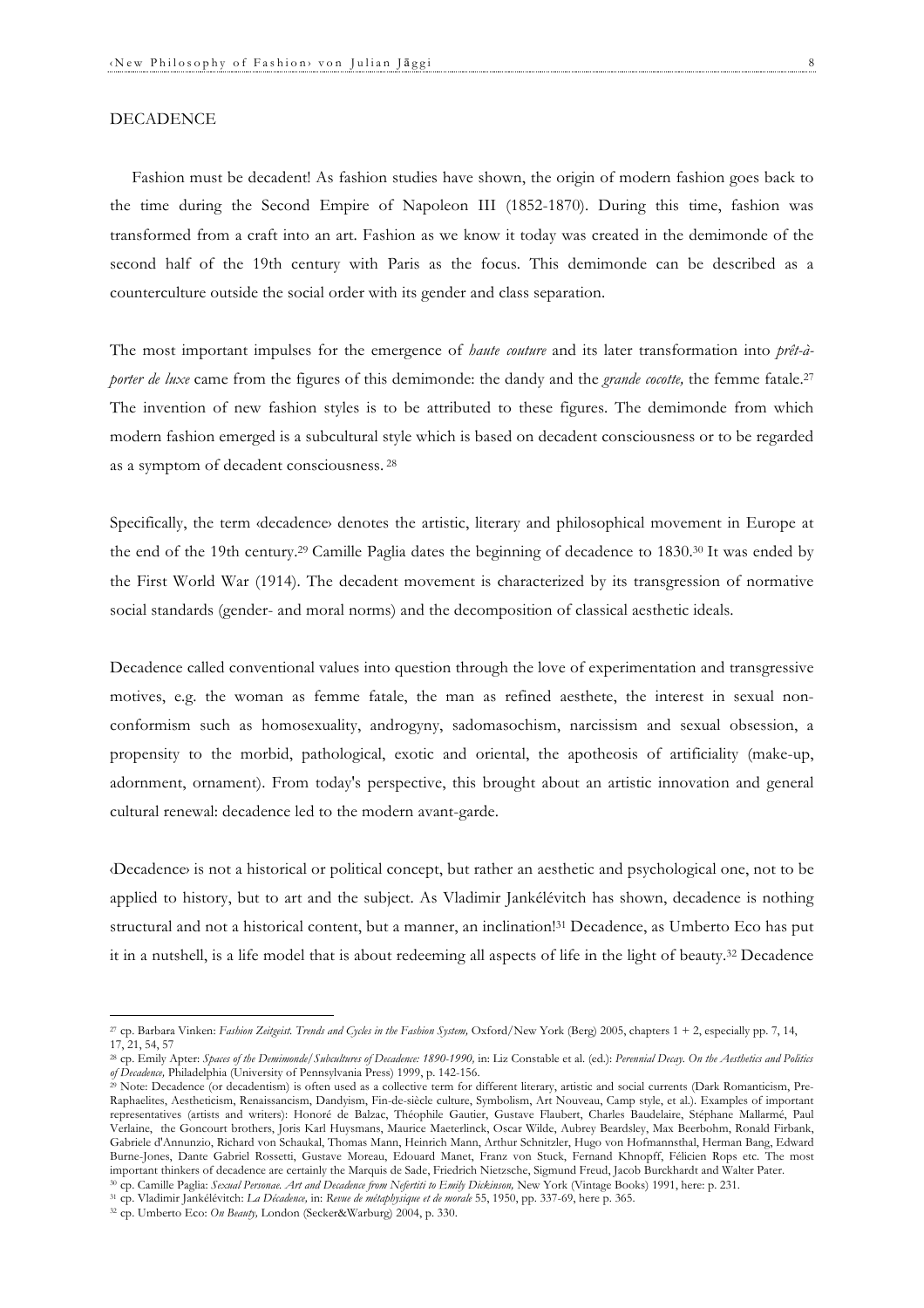as a life model aims at refinement, nuancedness and intensity in perception and sensibility. It is about expanding the capacity for sensual and spiritual experience.

Decadence fights against betraying the materiality of signs and objects and tries to adhere to surfaces and sensations.33 This love of the surface is a sign of profundity, as Nietzsche knew: to live means «to keep bravely to the surface, the fold and the skin; to worship appearance, to believe in forms, tones, and words, in the whole Olympus of appearance!»34

Anyone who regards fashion as merely something frivolous and shallow is not very deep. Decadent style is superficial, ornamental, decorative, because decadence sets the greatest store by the superfluous, the aesthetic surplus, excess. Excess, luxury is part of human life, whose sovereignty is only made possible by it.

Fashion is under the sign of decadence. The avid and passionate quest for the new, for the present moment in life, for new sensations, Apollonian beauty, style and artificiality, the person as a work of art and the love for shine, appearance and surface are fashion's decadent roots!

#### OWNING FASHION AND LUXURY AS THERAPY

«Clothing», Balzac stated, «is the most immense change experienced by the social individual; it transforms existence in a profound way.»35 Fashion is part of a cult of the self that is closely intertwined with the experiential quality of ownership. Luxury and fashion are about ownership! Acquiring and owning something can be an extraordinary aesthetic experience. Walter Benjamin writes of the ‹thrill of acquisition.<sup>36</sup> The phenomenon of ownership has not only a sociological and economic dimension, but above all a philosophical and phenomenological one.

In this sense, owning is something with which we relate to the world and to ourselves. We may experience this as something elevating. Benjamin has described it exceptionally well: The bliss of owning something can be so strong that the loss of the possession can turn us into invalids and the desire to acquire something can make us criminals. The things we love become an extension of ourselves. *Because we come alive in these things, ownership is the most intimate relationship that one can have to things.37*

<sup>33</sup> cp. Charles Bernheimer: *Unknowing Decadence,* in: Liz Constable et al. (ed.): *Perennial Decay. On the Aesthetics and Politics of Decadence,* Philadelphia (University of Pennsylvania Press) 1999, pp. 50 – 64, here: p. 62.

<sup>34</sup> cp. Friedrich Nietzsche: *The Gay Science,* in: Oscar Levy (ed.): *The Complete Works of Friedrich Nietzsche,* vol.10, Edinburgh/London (1910), online: <https://ebooks.adelaide.edu.au/n/nietzsche/friedrich/n67j/preface2.html>,

here: preface § 4

<sup>35</sup> cp. Balzac *Traité de la vie élégante*, chapter 3 XVIII

<sup>36</sup> cp. Walter Benjamin: *Unpacking My Library. A Talk about Book Collecting,* in: Hannah Arendt (ed.): *Walter Benjamin. Illuminations,* New York (Schocken Books) 1978, pp. 59-67, here: p. 60.

 $37$  ibid.: p. 59, 67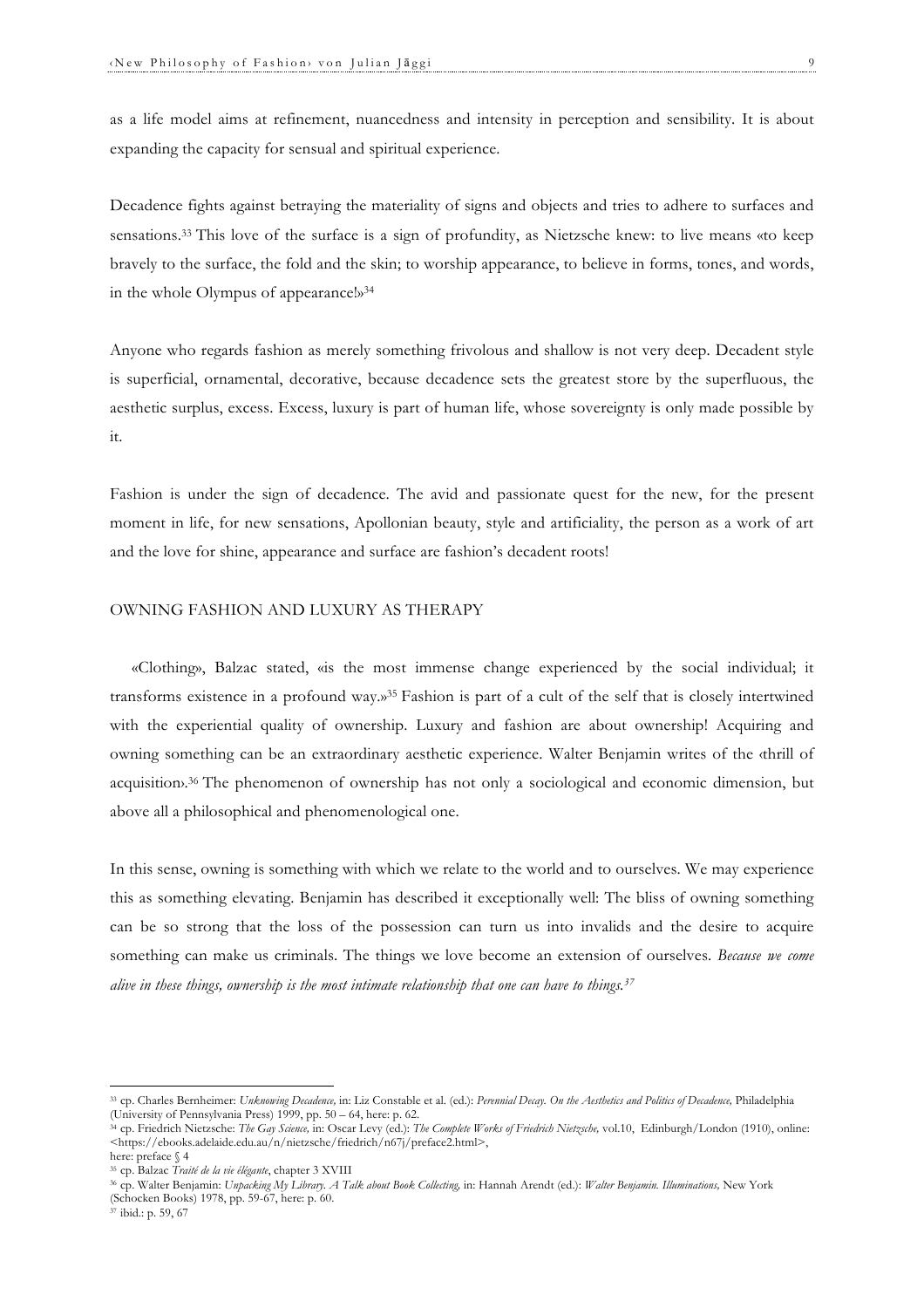This highlights an aspect of luxury that usually remains in the dark: namely shopping, luxury as therapy! Luxury is by definition a superfluous prodigal expenditure. Only beyond the realm of what is necessary and utilitarian the individual can experience themself as sovereign. In luxury consumption, this realm is transgressed for the individual frees themself for a moment from the instrumental rationality that dominates their life. Luxury consumption must be spontaneous, nonchalant, unreasonable, spendthrift, oriented solely towards the moment. Bataille describes sovereign transgression as a phenomenon that has the power to turn despair into joy, depression into excitement and dejection into exuberance.

Psychoanalysis has shown that luxury consumption can act as such a transformer. Karl Abraham observed in his psychoanalytic practice that many neurotic patients would have a tendency to abrupt attacks of money-wasting for unnecessary luxury so as to alleviate their anxiety and depression. These waste attacks would compensate for sexual inadequacies that the patients suffered from. Abraham outlines how the patients thus would experience a moment of liberation in which they feel sexually adequate.38

Shopping, luxury consumption like purchasing beautiful clothes may be bound up with an inner quality of experience that elevates and therapizes the individual. This is liberating and vitalizing since the consumption or acquisition is experienced as a *glorious* act. It is the transgressive, transformative and creative spirit of fashion that places it in the sacred social centre of human pursuits and emotions.

© Julian Jāggi, Zurich 2018

## Bibliography of the literature used for this text:

Karl Abraham: *The spending of money in anxiety states* (1917), in: *Selected Papers of Karl Abraham,*  <https://archive.org/stream/selectedpapersof032367mbp/selectedpapersof032367mbp\_djvu.txt>.

Emily Apter: *Spaces of the Demimonde/Subcultures of Decadence: 1890-1990,* in: Liz Constable et al. (eds.): *Perennial Decay. On the Aesthetics and Politics of Decadence, Philadelphia (University of Pennsylvania Press)* 1999, pp. 142 – 158.

Honoré de Balzac: *Traité de la vie élégante,* in: *La Mode,* october 2-9-16-23, november 6 (5 installments), 1830 [English translation: *Treatise on Elegant Living,* Cambridge MA (Wakefield) 2010].

Georges Bataille: *The Sacred Conspiracy. The Internal Papers of the Secret Society of Acephale and Lecturers to the College of Sociology,* London (Atlas Press) 2018.

<sup>38</sup> cp. Karl Abraham: *The spending of money in anxiety states* (1917), in: *Selected Papers of Karl* 

*Abraham,*<https://archive.org/stream/selectedpapersof032367mbp/selectedpapersof032367mbp\_djvu.txt>.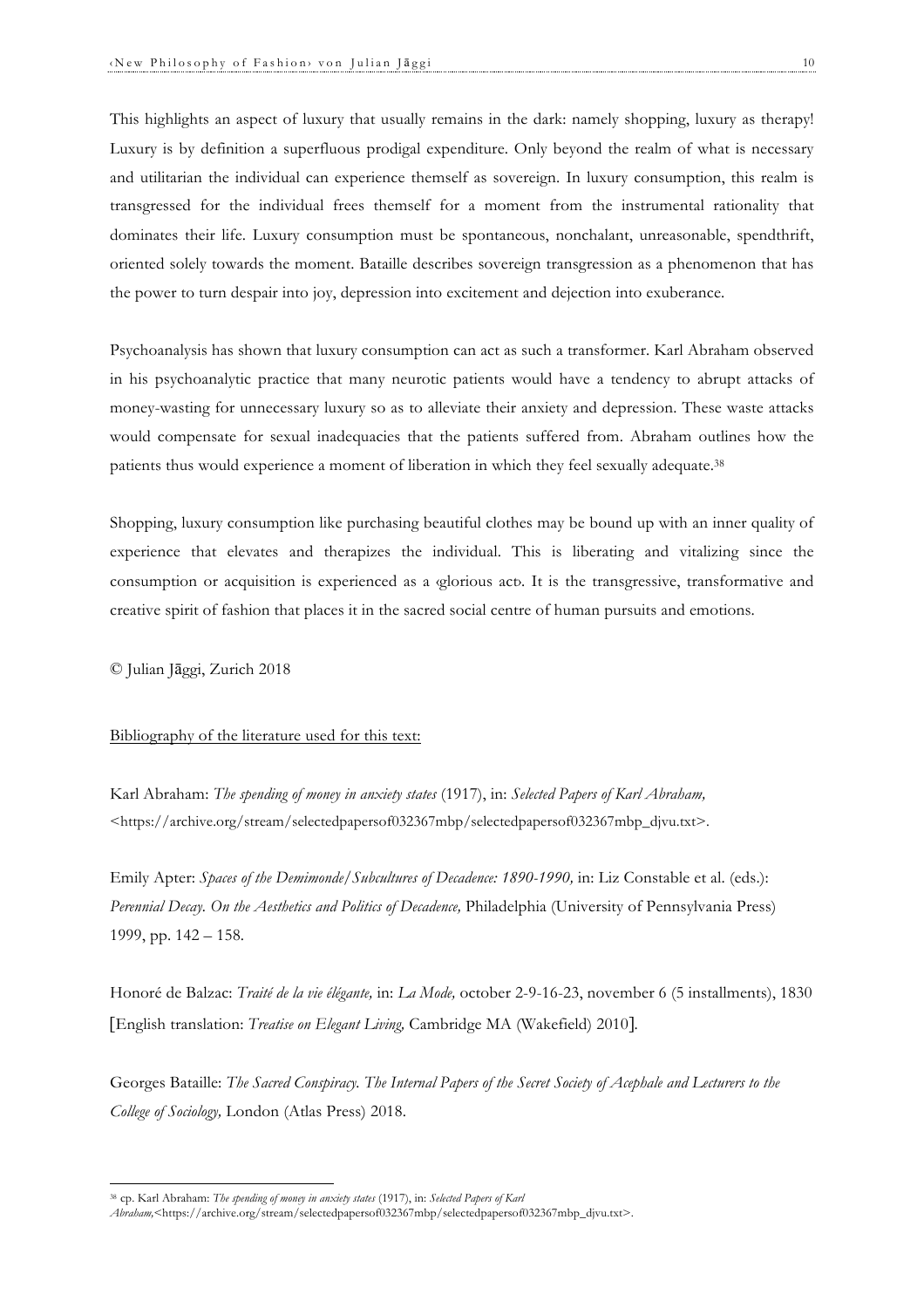Georges Bataille: *On Nietzsche,* Brighton (Roundhouse Publishing Group) 2017.

Georges Bataille: *Literature and Evil,* London (Penguin) 2012.

Georges Bataille: *The Tears of Eros,* San Francisco (City Lights Publishers) 2001.

Georges Bataille: *Theory of Religion,* New York / Cambridge MA (Zone Books) 1992.

Georges Bataille: *Accursed Share: An Essay on General Economy/Vol. II : The History of Eroticism and Vol. III : Sovereignty,* New York / Cambridge MA (Zone Books) 1992.

Georges Bataille: *The Accursed Share: An Essay on General Economy : Consumption,* New York / Cambridge MA (Zone Books) 1988.

Georges Bataille: *Eroticism,* San Francisco (City Lights Books) 1986.

Georges Bataille: *The Sacred Conspiracy,* in: Allan Stoekl (Hg.): *Visions of Excess. Selected Writings, 1927-1939,* Minneapolis (University of Minnesota Press) 1985, S. 178-181.

Charles Baudelaire: *The Painter of Modern Life,* in *The Painter of Modern Life and Other Essays*, New York (Phaidon) 1964.

Walter Benjamin: *Unpacking My Library. A Talk about Book Collecting,* in: Hannah Arendt (ed.): *Walter Benjamin. Illuminations,* New York (Schocken Books) 1978, pp. 59-67.

Charles Bernheimer: *Unknowing Decadence,* in: Liz Constable et al. (eds.): *Perennial Decay. On the Aesthetics and Politics of Decadence,* Philadelphia (University of Pennsylvania Press) 1999, S. 50 – 64.

Fred Botting / Scott Wilson (ed.): *The Bataille Reader,* Oxford UK (Blackwell) 1997.

Umberto Eco: *On Beauty,* London (Secker&Warburg) 2004.

Michel Foucault: *The ethics of the concern for self as a practice of freedom,* in: P. Rabinow (ed.).: *Ethics, Subjectivity and truth. Essential works of Foucault, vol. ,1* New York (New Press.) 1997, pp. 281-301.

Michel Foucault: *The care of the self. The history of sexuality 3,* New York (Pantheon Books) 1986.